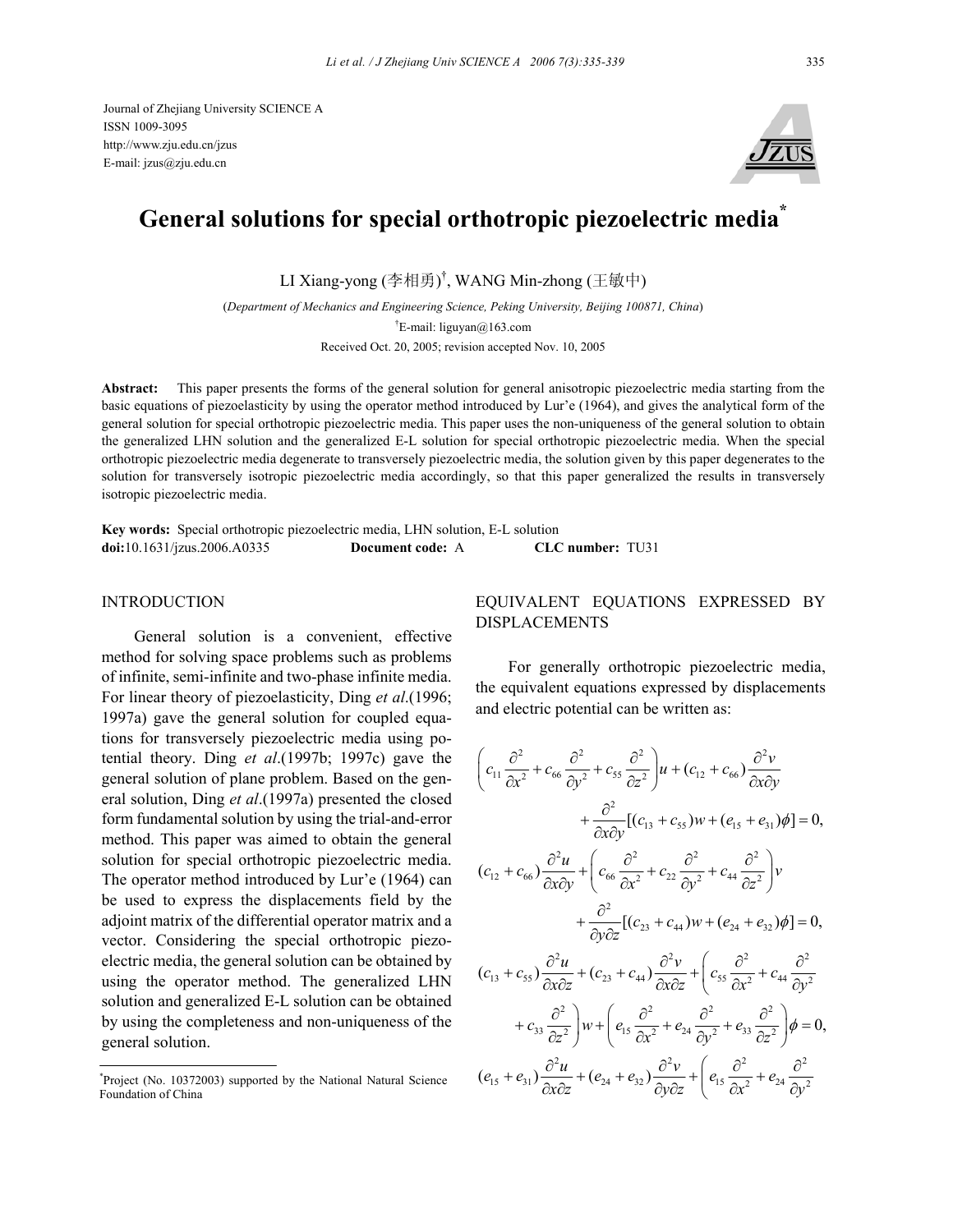$$
+e_{33}\frac{\partial^2}{\partial z^2}\bigg)w - \left(\varepsilon_{11}\frac{\partial^2}{\partial x^2} + \varepsilon_{22}\frac{\partial^2}{\partial y^2} + \varepsilon_{33}\frac{\partial^2}{\partial z^2}\right)\phi = 0,
$$
\n(1)

where  $u$ ,  $v$ ,  $w$  and  $\phi$  are the elastic displacements and the electric potential, respectively, while  $c_{ij}$ ,  $\varepsilon_{ij}$  and  $e_{kij}$ are the elastic moduli, the dielectric constants and the piezoelectric coefficients, respectively.

 Assume a particular case that all material constants satisfy the following six relations,

$$
\frac{c_{44}}{c_{55}} = \frac{c_{23}}{c_{13}} = \frac{\sqrt{c_{22}}}{\sqrt{c_{11}}} = \frac{2c_{66} + c_{12}}{c_{11}} = \frac{e_{32}}{e_{31}} = \frac{e_{24}}{e_{15}} = \frac{\varepsilon_{22}}{\varepsilon_{11}} = \lambda,
$$
\n(2)

where  $\lambda$  is constant but not equal to zero.

Now transform the variables and set

$$
\sqrt{\lambda}x = x', \ y = y', \ \sqrt{\lambda}z = z'
$$
 (3)

to obtain

$$
\frac{\partial}{\partial x} = \sqrt{\lambda} \frac{\partial}{\partial x'}, \frac{\partial}{\partial y} = \frac{\partial}{\partial y'} \frac{\partial}{\partial z} = \sqrt{\lambda} \frac{\partial}{\partial z'}.
$$
 (4)

Then Eq.(1) can be expressed by matrix as

$$
AU = \begin{bmatrix} A_{11} & A_{12} & A_{13} & A_{14} \\ A_{12} & A_{22} & A_{23} & A_{24} \\ A_{13} & A_{23} & A_{33} & A_{34} \\ A_{14} & A_{24} & A_{34} & A_{44} \end{bmatrix} \begin{bmatrix} u \\ v \\ w \\ w \end{bmatrix} = 0, \qquad (5)
$$

where the elements of matrix *A* are

$$
A_{11} = \frac{1}{\lambda} \left( \nabla^2 + \alpha_1 \frac{\partial^2}{\partial x'^2} + \alpha_2 \frac{\partial^2}{\partial z'^2} \right),
$$
  
\n
$$
A_{12} = \frac{\alpha_1}{\sqrt{\lambda}} \frac{\partial^2}{\partial x' \partial y'}, \quad A_{13} = \alpha_3 \frac{\partial^2}{\partial x' \partial z'},
$$
  
\n
$$
A_{14} = \alpha_3 \frac{\partial^2}{\partial x' \partial z'}, \quad A_{22} = \nabla^2 + \alpha_1 \frac{\partial^2}{\partial y'^2} + \alpha_2 \frac{\partial^2}{\partial z'^2},
$$
  
\n
$$
A_{23} = \sqrt{\lambda} \alpha_3 \frac{\partial^2}{\partial y' \partial z'}, \quad A_{24} = \sqrt{\lambda} \beta_1 \frac{\partial^2}{\partial y' \partial z'},
$$
  
\n
$$
A_{33} = \frac{1}{\lambda} \alpha_2 \nabla^2 + \alpha_4 \frac{\partial^2}{\partial z'^2}, \quad A_{34} = \beta_2 \nabla^2 + \beta_3 \frac{\partial^2}{\partial z'^2},
$$
  
\n
$$
A_{44} = \gamma_1 \nabla^2 + \gamma_2 \frac{\partial^2}{\partial z'^2}, \quad (6)
$$

and

$$
\nabla^{2} = \frac{\partial^{2}}{\partial x^{'2}} + \frac{\partial^{2}}{\partial y^{'2}}, \quad \alpha_{1} = \frac{c_{12} + c_{66}}{c_{66}}, \quad \alpha_{2} = \frac{c_{44}}{c_{66}},
$$
\n
$$
\alpha_{3} = \frac{c_{13} + c_{55}}{c_{66}}, \quad \alpha_{4} = \frac{c_{33}}{c_{66}}, \quad \beta_{1} = \frac{c_{15} + e_{31}}{c_{66}}, \quad \beta_{2} = \frac{e_{15}}{c_{66}},
$$
\n
$$
\beta_{3} = \frac{e_{33}}{c_{66}}, \quad \gamma_{1} = -\frac{\varepsilon_{11}}{c_{66}}, \quad \gamma_{2} = -\frac{\varepsilon_{33}}{c_{66}}.
$$
\n(7)

### GENERAL SOLUTION OBTAINED BY OPERA-TOR METHOD

In this section, we will use operator method to obtain the general solution for the special orthotropic piezoelectric media assumed in the last section. Some discussions about the operator method can be referred to Xu (2005). We can calculate the determinant of the matrix *A*,

$$
|\,A| = \left(\nabla^2 + \lambda \tilde{\alpha}_2 \frac{\partial^2}{\partial z'^2}\right) \left(a \frac{\partial^6}{\partial z'^6} + b \frac{\partial^4}{\partial z'^4} + c \frac{\partial^2}{\partial z'^2} + d\nabla^6\right),\tag{8}
$$

where the coefficients are

$$
a = \tilde{\alpha}_{2}(\alpha_{4}\gamma_{2} - \beta_{3}^{2}),
$$
  
\n
$$
b = \tilde{\alpha}_{2}\alpha_{4}\gamma_{1} + [\tilde{\alpha}_{2}^{2} - \alpha_{3}^{2} + \alpha_{4}(\tilde{\alpha}_{1} + 1)]\gamma_{2}
$$
  
\n
$$
- (\tilde{\alpha}_{1} + 1)\beta_{3}^{2} - 2\tilde{\alpha}_{2}\beta_{2}\beta_{3} + 2\alpha_{3}\beta_{1}\beta_{3} - \alpha_{4}\beta_{1}^{2},
$$
  
\n
$$
c = [\tilde{\alpha}_{2}^{2} - \alpha_{3}^{2} + \alpha_{4}(\tilde{\alpha}_{1} + 1)]\gamma_{1} + (\tilde{\alpha}_{1} + 1)
$$
  
\n
$$
\times (\tilde{\alpha}_{2}\gamma_{2} - 2\beta_{2}\beta_{3}) - \tilde{\alpha}_{2}(\beta_{1}^{2} + \beta_{2}^{2}) + 2\alpha_{3}\beta_{1}\beta_{3},
$$
  
\n
$$
d = (\tilde{\alpha}_{1} + 1)(\tilde{\alpha}_{2}\gamma_{1} - \beta_{2}^{2}),
$$
  
\nwhile  $\tilde{\alpha}_{2} = \frac{\alpha_{2}}{\lambda}, \tilde{\alpha}_{1} = \frac{1 + \alpha_{1}}{\lambda} - 1.$ 

Assume  $s_i^2$  are the roots of algebraic equation  $as^6 - bs^4 + cs^2 - d = 0$ , then the determinant of matrix *A* can be expressed as

$$
|A| = a \nabla_0^2 \nabla_1^2 \nabla_2^2 \nabla_3^2, \qquad (10)
$$

where

$$
\nabla_0^2 = \nabla^2 + \frac{1}{s_0^2} \frac{\partial^2}{\partial z'^2}, \quad s_0^2 = \frac{1}{\lambda \tilde{\alpha}_2}, \quad (11)
$$

$$
\nabla_i^2 = \nabla^2 + \frac{1}{s_i^2} \frac{\partial^2}{\partial z'^2}, \quad i = 1, 2, 3. \tag{12}
$$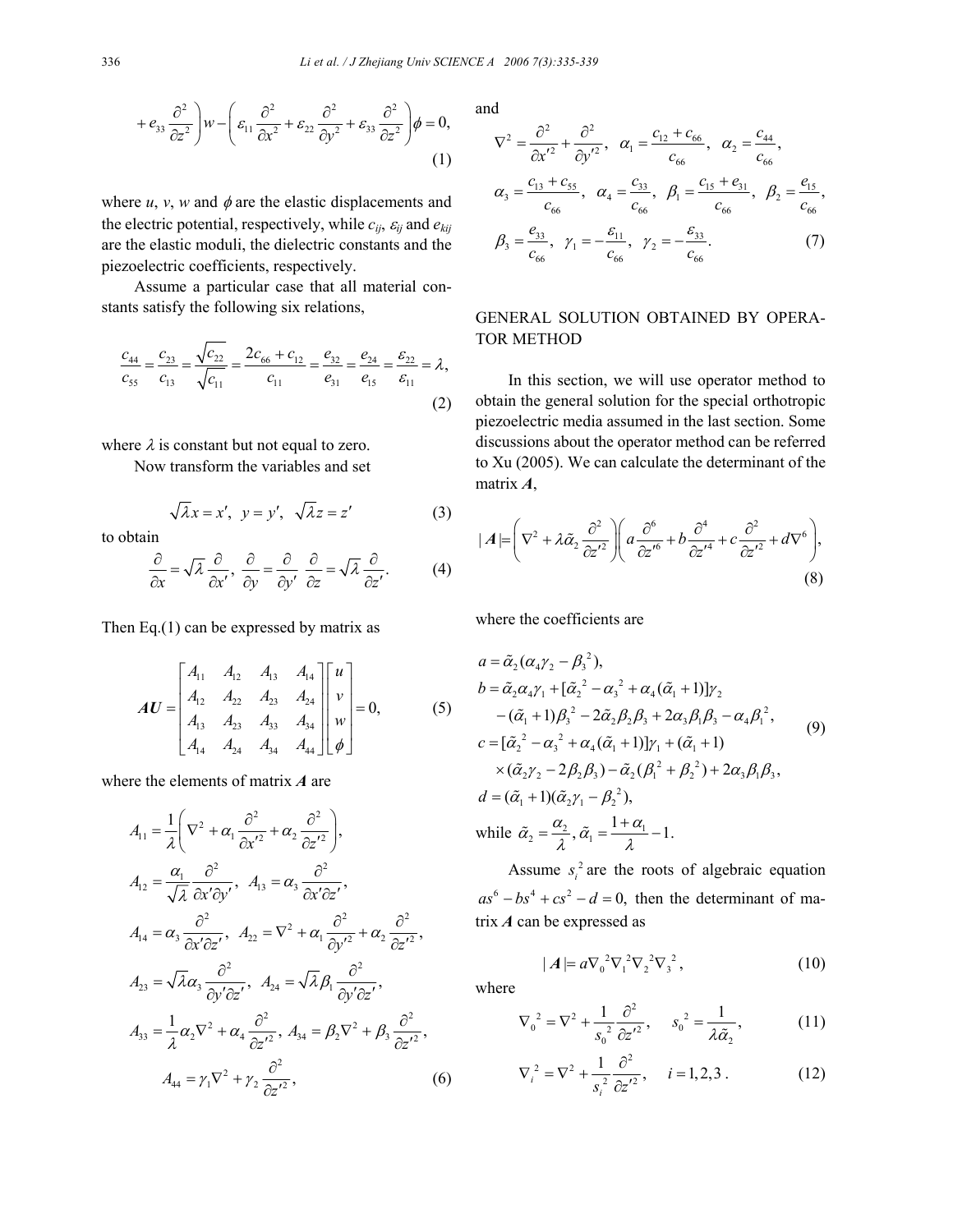Assume the adjoint matrix of matrix *A* is *B*, therefore we can calculate the elements of *B*, which can be written as

$$
B_{11} = \left(a'\nabla_{1}^{2}\nabla_{2}^{2}\nabla_{3}^{2} - e\nabla_{a1}^{2}\nabla_{a2}^{2}\frac{\partial^{2}}{\partial x'^{2}}\right)/\lambda,
$$
  
\n
$$
B_{12} = B_{21} = -\frac{1}{\lambda^{3/2}}e\nabla_{a1}^{2}\nabla_{a2}^{2}\frac{\partial^{2}}{\partial x'\partial y'},
$$
  
\n
$$
B_{22} = \left(a'\nabla_{1}^{2}\nabla_{2}^{2}\nabla_{3}^{2} - e\nabla_{a1}^{2}\nabla_{a2}^{2}\frac{\partial^{2}}{\partial y'^{2}}\right)/\lambda^{2},
$$
  
\n
$$
B_{13} = B_{31} = (\beta_{1}\beta_{3} - \alpha_{3}\gamma_{1})\nabla_{0}^{2}\nabla_{b}^{2}\frac{\partial^{2}}{\partial x'\partial z'},
$$
  
\n
$$
B_{14} = B_{41} = (\alpha_{3}\beta_{2} - \tilde{\alpha}_{2}\beta_{1})\nabla_{0}^{2}\nabla_{c}^{2}\frac{\partial^{2}}{\partial x'\partial z'},
$$
  
\n
$$
B_{23} = B_{32} = \frac{1}{\sqrt{\lambda}}(\beta_{1}\beta_{2} - \alpha_{3}\gamma_{1})\nabla_{0}^{2}\nabla_{b}^{2}\frac{\partial^{2}}{\partial y'\partial z'},
$$
  
\n
$$
B_{33} = (1 + \tilde{\alpha}_{1})\nabla_{0}^{2}\left[\nabla_{a}^{2}\nabla_{e}^{2} - \frac{\beta_{1}^{2}}{(1 + \tilde{\alpha}_{1})\gamma_{1}}\nabla_{2}^{2}\frac{\partial^{2}}{\partial y'\partial z'},
$$
  
\n
$$
B_{24} = B_{42} = \frac{1}{\sqrt{\lambda}}(\alpha_{3}\beta_{2} - \tilde{\alpha}_{2}\beta_{1})\nabla_{0}^{2}\nabla_{c}^{2}\frac{\partial^{2}}{\partial y'\partial z'},
$$
  
\n
$$
B_{34} = B_{43} = -(1 + \tilde{\alpha}_{1})\beta_{2}\nabla_{0}^{2}\left[\nabla_{a}^{2}\nabla_{f}^{2} - \frac{\alpha_{3}\beta_{1}}{(1 +
$$

where  $\alpha' = \lambda^2 a$ , and

$$
\nabla_{ai}^{2} = \nabla^{2} + \frac{1}{s_{ai}^{2}} \frac{\partial^{2}}{\partial z^{'2}}, \quad i = 1, 2.
$$
 (14)

In Eq.(14),  $s_{ai}^2$  are the roots of the algebraic equation

$$
es^4 - fs^2 + g = 0, \t(15)
$$

where *e*, *f*, *g* are defined by

$$
e = (\lambda \alpha_1 \alpha_4 - \lambda^2 \alpha_3^2) \gamma_2 - \lambda \alpha_1 \beta_3^2 + 2 \lambda^2 \alpha_3 \beta_1 \beta_3 - \lambda^2 \beta_1 \alpha_4,
$$
  
\n
$$
f = -(\lambda \alpha_1 \alpha_4 - \lambda^2 \alpha_3^2) \gamma_1 - \alpha_1 (\alpha_2 \gamma_2 - 2 \lambda \beta_2 \beta_3)
$$
  
\n
$$
+ \lambda \alpha_2 \beta_1^2 - 2 \lambda \alpha_3 \beta_1 \beta_2,
$$
  
\n
$$
g = \alpha_1 (\alpha_2 \gamma_1 - \lambda \beta_2^2).
$$
 (16)

Additionally, we have,

$$
\nabla_{b}^{2} = \nabla^{2} + \frac{\beta_{1}\beta_{3} - \alpha_{3}\gamma_{2}}{\beta_{1}\beta_{2} - \alpha_{3}\gamma_{1}} \frac{\partial^{2}}{\partial z^{\prime 2}},
$$
\n
$$
\nabla_{c}^{2} = \nabla^{2} + \frac{\alpha_{3}\beta_{3} - \alpha_{4}\beta_{1}}{\alpha_{3}\beta_{2} - \tilde{\alpha}_{2}\beta_{1}} \frac{\partial^{2}}{\partial z^{\prime 2}},
$$
\n
$$
\nabla_{d}^{2} = \nabla^{2} + \frac{\alpha_{2}}{1 + \alpha_{1}} \frac{\partial^{2}}{\partial z^{\prime 2}}, \quad \nabla_{e}^{2} = \nabla^{2} + \frac{\gamma_{2}}{\gamma_{1}} \frac{\partial^{2}}{\partial z^{\prime 2}},
$$
\n
$$
\nabla_{f}^{2} = \nabla^{2} + \frac{\beta_{3}}{\beta_{2}} \frac{\partial^{2}}{\partial z^{\prime 2}}, \quad \nabla_{g}^{2} = \nabla^{2} + \frac{\alpha_{4}}{\tilde{\alpha}_{2}} \frac{\partial^{2}}{\partial z^{\prime 2}}.
$$
\n(17)

Use of Theorem 1 in Appendix A yields the general solution for special orthotropic media, which are given by

$$
u_{1} = \frac{1}{\lambda} a' \nabla_{1}^{2} \nabla_{2}^{2} \nabla_{3}^{2} \varphi_{1} - \frac{1}{\lambda} e \nabla_{a1}^{2} \nabla_{a2}^{2} \frac{\partial}{\partial x'} \left( \frac{\partial \varphi_{1}}{\partial x'} + \frac{1}{\sqrt{\lambda}} \frac{\partial \varphi_{2}}{\partial y'} \right) + \frac{\partial^{2}}{\partial x' \partial z'} \nabla_{0}^{2} [(\beta_{1} \beta_{2} - \alpha_{3} \gamma_{1}) \nabla_{b}^{2} \varphi_{3} + (\alpha_{3} \beta_{2} - \tilde{\alpha}_{2} \beta_{1}) \nabla_{c}^{2} \varphi_{4}],
$$
  
\n
$$
u_{2} = \frac{1}{\lambda^{2}} a' \nabla_{1}^{2} \nabla_{2}^{2} \nabla_{3}^{2} \varphi_{1} - \frac{1}{\lambda^{3/2}} e \nabla_{a1}^{2} \nabla_{a2}^{2} \n\times \frac{\partial}{\partial y'} \left( \frac{\partial \varphi_{1}}{\partial x'} + \frac{1}{\sqrt{\lambda}} \frac{\partial \varphi_{2}}{\partial y'} \right) + \frac{1}{\sqrt{\lambda}} \frac{\partial^{2}}{\partial y' \partial z'} \n\times \nabla_{0}^{2} [(\beta_{1} \beta_{2} - \alpha_{3} \gamma_{1}) \nabla_{b}^{2} \varphi_{3} + (\alpha_{3} \beta_{2} - \tilde{\alpha}_{2} \beta_{1}) \nabla_{c}^{2} \varphi_{4}],
$$
  
\n
$$
u_{3} = (1 + \tilde{\alpha}_{1}) \nabla_{0}^{2} \nabla_{d}^{2} (\gamma_{1} \nabla_{e}^{2} \varphi_{3} - \beta_{2} \nabla_{f}^{2} \varphi_{4}) + (\beta_{1} \beta_{2} - \alpha_{3} \gamma_{1}) \frac{\partial}{\partial z'} \nabla_{0}^{2} \nabla_{b}^{2} \left( \frac{\partial \varphi_{1}}{\partial x'} + \frac{1}{\sqrt{\lambda}} \frac{\partial \varphi_{2}}{\partial y'} \right) - \beta_{1} \frac{\partial^{2}}{\partial z'^{2}} \nabla_{0}^{2} \nabla^{2} (\beta_{1}
$$

## GENERALIZED LHN GENERAL SOLUTION AND E-L GENERAL SOLUTION FOR SPECIAL ORTHOTROPIC MEDIA

If there are no more than two points of intersection for any line parallel to *z*-axis though the elastic field, we can use the non-uniqueness of the general solution and Eq.(18) to obtain the generalized solution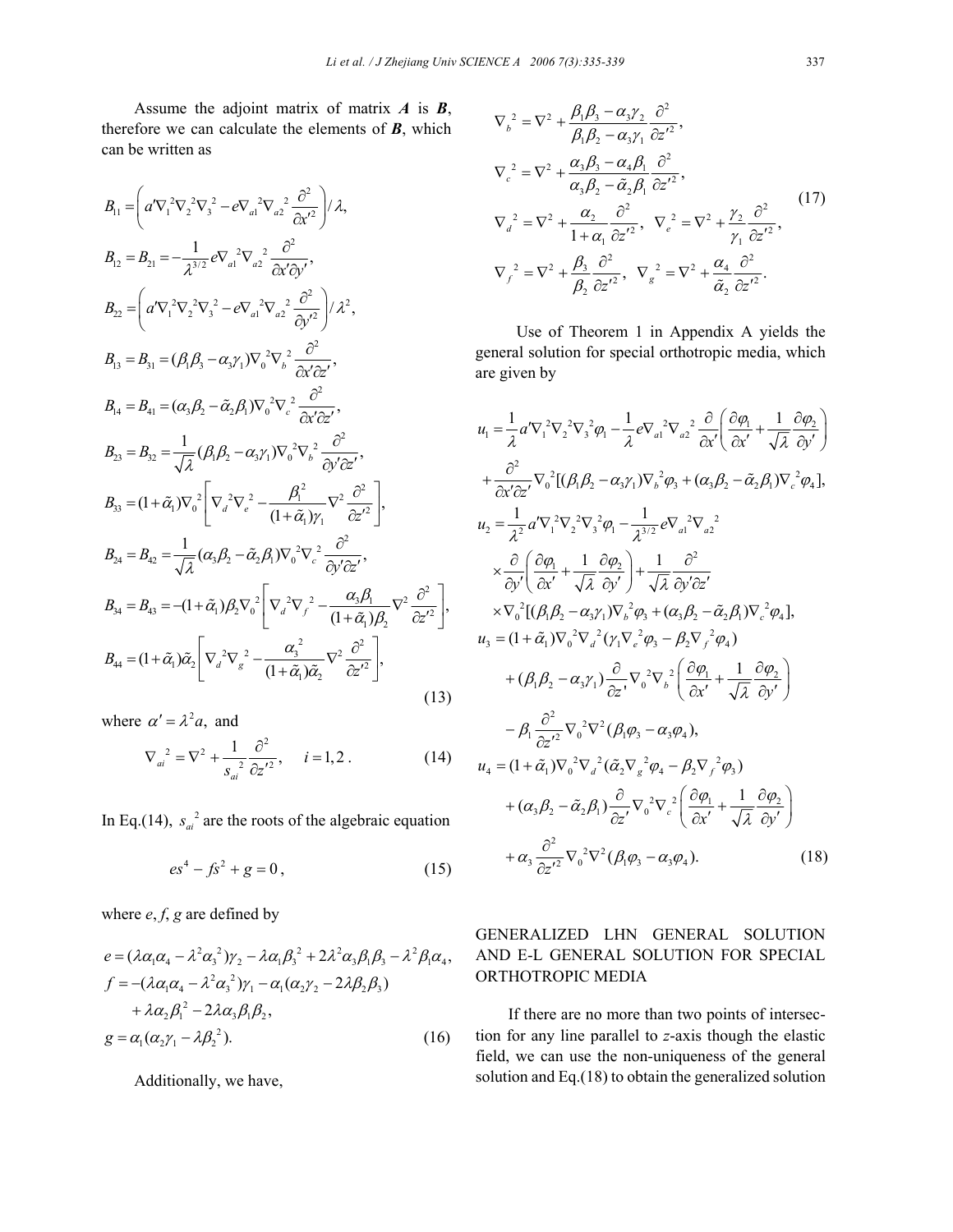for special orthotropic media. The non-uniqueness Theorem 2 is given in Appendix A. Omitting the deducing details, the LHN solution are given by

$$
u_1 = -\frac{1}{\lambda} \frac{\partial \psi_0}{\partial y'} + \frac{\partial^2}{\partial x' \partial y'} [(\beta_1 \beta_2 - \alpha_3 \gamma_1) \nabla_b^2 F_1 + (\alpha_3 \beta_2 - \tilde{\alpha}_2 \beta_1) \nabla_c^2 F_2],
$$
  
\n
$$
u_2 = \frac{1}{\lambda^{5/2}} \frac{\partial \psi_0}{\partial x'} + \frac{1}{\sqrt{\lambda}} \frac{\partial^2}{\partial y' \partial z'} [(\beta_1 \beta_2 - \alpha_3 \gamma_1) \nabla_b^2 F_1 + (\alpha_3 \beta_2 - \tilde{\alpha}_2 \beta_1) \nabla_c^2 F_2],
$$
  
\n
$$
u_3 = (1 + \tilde{\alpha}_1) \nabla_d^2 (\gamma_1 \nabla_e^2 F_1 - \beta_2 \nabla_f^2 F_2) - \beta_1 \frac{\partial^2}{\partial z'^2} \nabla^2 (\beta_1 F_1 - \alpha_3 F_2),
$$
  
\n
$$
\phi = (1 + \tilde{\alpha}_1) \nabla_d^2 (\tilde{\alpha}_2 \nabla_e^2 F_2 - \beta_2 \nabla_f^2 F_1) + \alpha_3 \frac{\partial^2}{\partial z'^2} (\beta_1 F_1 - \alpha_3 F_2),
$$
  
\n(19)

where  $\psi_0$ ,  $F_i$  (*i*=1,2) satisfy  $\nabla_0^2 \psi_0 = 0, \quad \nabla_1^2 \nabla_2^2 \nabla_3^2 F_i = 0.$ (20)

If there are no more than two points of intersection for any line parallel to *z*-axis though the elastic field, and the eigenvalues  $s_i^2$  (*i*=0,1,2,3) are not equal to each other, we can derive the E-L general solution by using Almansi theorem and the LHN solution Eq.(19), which are expressed by

$$
u_1 = -\frac{1}{\lambda} \frac{\partial \psi_0}{\partial y'} + \sum_{j=1}^3 \frac{\partial \psi_j}{\partial x'},
$$
  
\n
$$
u_2 = \frac{1}{\lambda^{3/2}} \frac{\partial \psi_0}{\partial x'} + \frac{1}{\sqrt{\lambda}} \sum_{j=1}^3 \frac{\partial \psi_j}{\partial y'},
$$
  
\n
$$
u_3 = \sum_{j=1}^3 k_{1j} \frac{\partial \psi_j}{\partial z'}, \quad \phi = \sum_{j=1}^3 k_{2j} \frac{\partial \psi_j}{\partial z'},
$$
\n(21)

where the functions  $\psi_i$  (*i*=0,1,2,3) satisfy

$$
\nabla_j^2 \psi_j = 0,\tag{22}
$$

and the coefficients  $k_{1j}$  and  $k_{2j}$  are

$$
k_{1j} = \frac{(1+\tilde{\alpha}_1)\gamma_1 - [(1+\tilde{\alpha}_1)\gamma_2 + \alpha_2\gamma_1 - \beta_1^2]s_j^2 + \tilde{\alpha}_2\gamma_2s_j^4}{(\alpha_3\gamma_1 - \beta_1\beta_2)s_j^2 + (\beta_1\beta_3 - \alpha_3\gamma_2)s_j^4},
$$
  
\n
$$
k_{2j} = -\frac{(1+\tilde{\alpha}_1)\beta_2 - [(1+\tilde{\alpha}_1)\beta_3 + \tilde{\alpha}_2\gamma_1 - \alpha_3\beta_1]s_j^2 + \tilde{\alpha}_2\beta_3s_j^4}{(\alpha_3\gamma_1 - \beta_1\beta_2)s_j^2 + (\beta_1\beta_3 - \alpha_3\gamma_2)s_j^4}.
$$
\n(23)

In Eq. $(22)$ , *j* are not summed.

In view of the hypothesis on special orthotropic piezoelectric media, we can see that the media degenerate to transversely piezoelectric media if  $\lambda=1$ . It is obvious that the LHN general solution Eq.(19) and the E-L general solution Eq.(21) degenerate to the case of transversely piezoelectric media if  $\lambda=1$ . When  $\lambda=1$ , it can be seen that Eq.(21) is the same as the results given by Ding *et al*.(1996). So this paper has generalized the results in transversely isotropic piezoelectric media.

#### APPENDIX A

In this appendix, we present two theorems used in this paper, the proof for the theorems can be referred to Xu (2005).

**Theorem 1** The equivalent equations for anisotropic piezoelectric media can be expressed by operator matrix

$$
AU=0,\t(24)
$$

where  $\vec{A}$  is a 4×4 matrix,

$$
A = \begin{bmatrix} c_{ijkl}\partial_k \partial_l & e_{jil}\partial_j \partial_l \\ e_{jkl}\partial_j \partial_l & -\varepsilon_{jl}\partial_j \partial_l \end{bmatrix},
$$
(25)

and 
$$
\partial_j = \frac{\partial}{\partial x_j}
$$
, additionally, U is a vector

$$
\boldsymbol{U} = \begin{bmatrix} u_1 & u_2 & u_3 & \phi \end{bmatrix}^\mathrm{T} . \tag{26}
$$

Assume the vector  $\varphi$  satisfy

$$
|A|\boldsymbol{\varphi}=0,\tag{27}
$$

where  $|A|$  is the determinant of the matrix  $A$ , then

$$
U = B\varphi \tag{28}
$$

is the solution of Eq. $(24)$ , and the solution Eq. $(28)$  is complete.

**Theorem 2** The solution of Eq.(24) is non-unique. If  $\varphi$  in Eq.(28) is replaced by